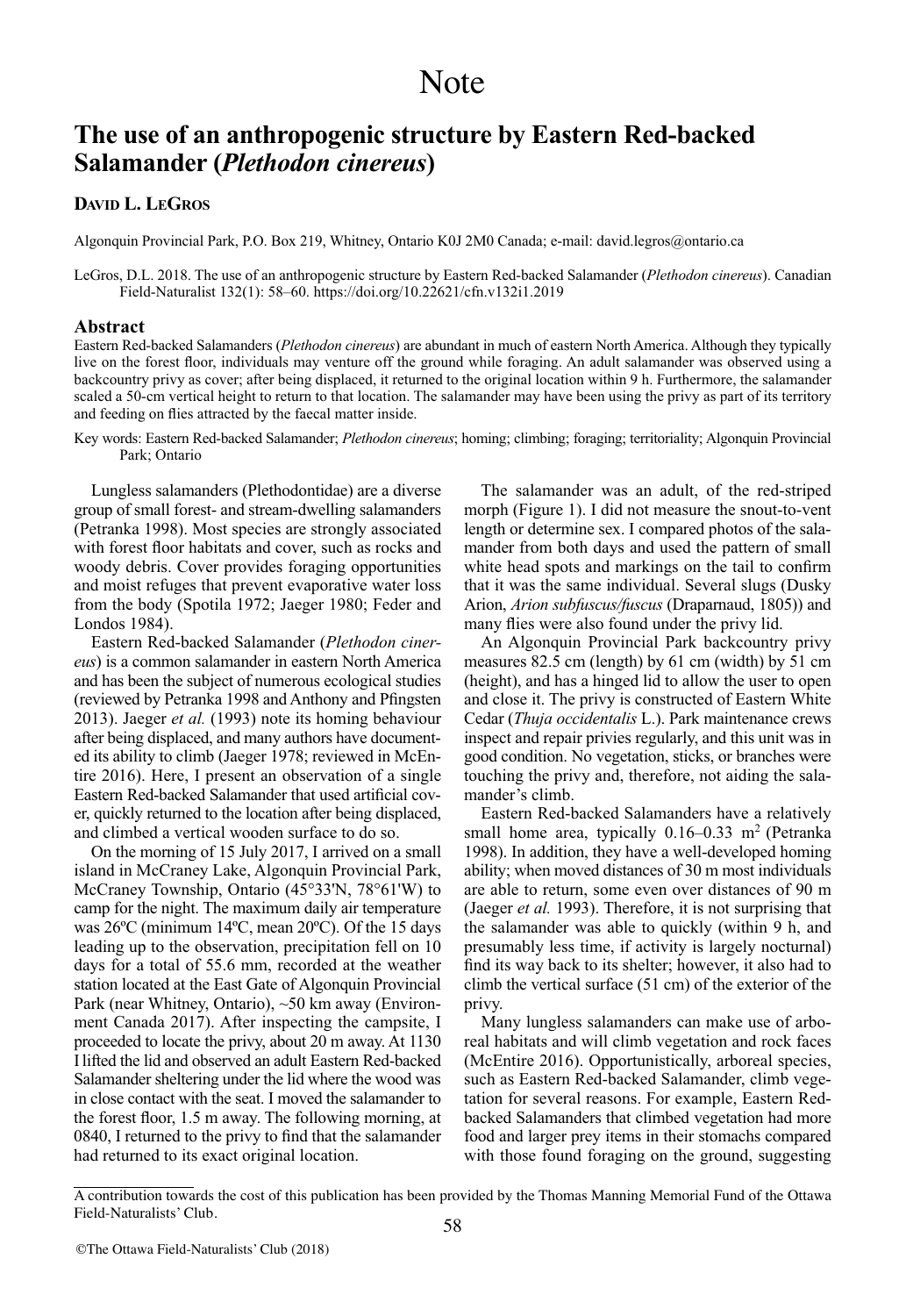

**FiGuRE 1.** a. Algonquin Provincial Park backcountry privy with open lid. Note the Eastern Red-backed Salamander (*Plethodon cinereus*) found under the lid (arrow) returned to this location, after being moved the previous day. b. Close-up of *P. cinereus* as found. The salamander was taking cover under the lid and possibly feeding on the abundance of small flies. 15 July 2017, Algonquin Provincial Park, Ontario. Photos: D. LeGros.

that climbing offers better foraging opportunities (Jaeger 1978). Salamanders may also climb vegetation to reduce predation risk or avoid dominant conspecifics on the ground (Roberts and Liebgold 2008). Although the extent of arboreal habitat use by temperate plethodontid salamanders is not well known, a growing body of work suggests that many species are using vertical habitats, such as plants, trees, and rock faces, more often than previously thought (McEntire 2016). Arboreal activity, like surface activity, in lungless salamanders is linked with wet conditions (LeGros 2013; McEntire 2016). Although the list of species and types of climbing continues to grow, little information is available regarding salamanders climbing human-made structures.

Adult Eastern Red-backed Salamanders are highly territorial and will aggressively defend territories from conspecifics to maintain access to quality food sources and mates (Jaeger 1982a; Jaeger and Forester 1993; Mathis *et al.* 1995; Petranka 1998). As the salamander in this observation was found under the privy lid during the day and quickly returned after being displaced, it likely included this cover as part of its territory (Mathis *et al.* 1995).

This observation is unique because the salamander established a territory 50 cm above ground, under artificial cover, which may have provided regular access to prey. An abundance of small flies emerged from the opened lid of the privy, most likely attracted to the human faecal matter contained inside. Although none of the flies was collected or identified, they were small and easily consumed by salamanders.

Dipterans are consumed by Eastern Red-backed Salamanders (Petranka 1998) and may make up as much as 10% of the diet of wild individuals (Jaeger unpubl. data, as cited in Jaeger and Barnard 1981). Eastern Red-backed Salamanders are capable of assessing prey quality and density and learn to forage optimally. In the laboratory, salamanders will use different foraging strategies when presented with low and high densities of two species of flies: for example, specializing in larger flies and ambushing them, rather than indiscriminately pursuing smaller flies (Jaeger and Barnard 1981; Jaeger *et al.* 1982b). Although it appears possible for Eastern Red-backed Salamanders to learn to take advantage of prey in high densities, they are not efficient patch foragers (Hill *et al.* 1982). Structurally simple environments with few obstacles and cover, such as the seat surface of the privy, improve the ability